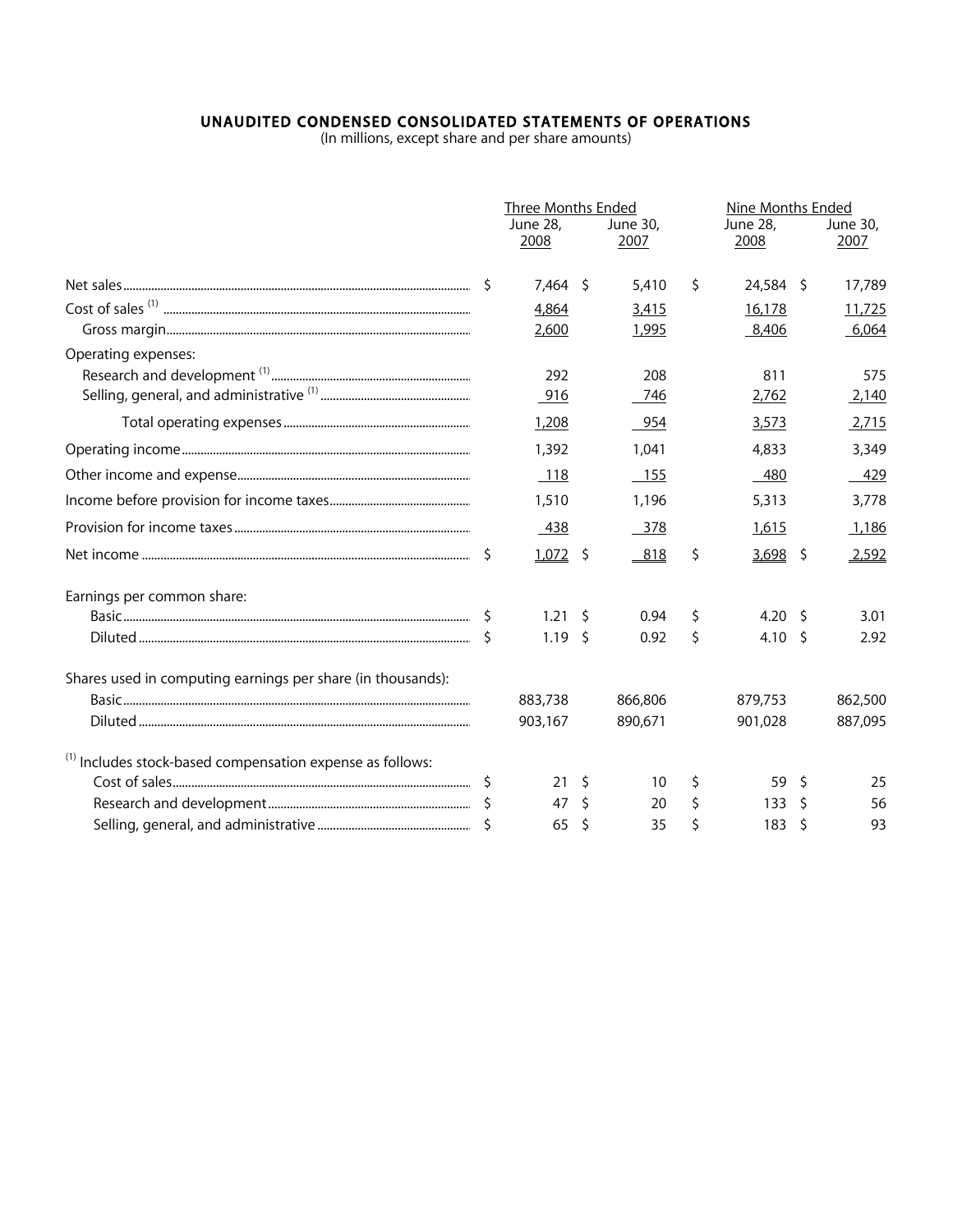## UNAUDITED CONDENSED CONSOLIDATED BALANCE SHEETS

(In millions, except share amounts)

|                                                                                                   | June 28, 2008 |                                                             | September 29, 2007 |                                                          |  |
|---------------------------------------------------------------------------------------------------|---------------|-------------------------------------------------------------|--------------------|----------------------------------------------------------|--|
| ASSETS:                                                                                           |               |                                                             |                    |                                                          |  |
| Current assets:<br>Accounts receivable, less allowances of \$44 and \$47, respectively            | \$            | 9,373<br>11,401<br>1,603<br>545<br>1,131<br>3,945<br>27,998 | \$                 | 9,352<br>6,034<br>1,637<br>346<br>782<br>3,805<br>21,956 |  |
|                                                                                                   |               | 2,177<br>38<br>291<br>1,205                                 |                    | 1,832<br>38<br>299<br>1,222                              |  |
|                                                                                                   | \$            | 31,709                                                      | \$                 | 25,347                                                   |  |
| LIABILITIES AND SHAREHOLDERS' EQUITY:<br>Current liabilities:<br>Commitments and contingencies    | \$            | 3,683<br>5,535<br>9,218<br>2,869<br>12,087                  | \$                 | 4,970<br>4,310<br>9,280<br>1,535<br>10,815               |  |
| Shareholders' equity:<br>Common stock, no par value; 1,800,000,000 shares authorized; 885,746,656 |               | 6,831<br>12,714<br>77<br>19,622                             |                    | 5,368<br>9,101<br>63<br>14,532                           |  |
|                                                                                                   | \$            | 31,709                                                      | \$                 | 25,347                                                   |  |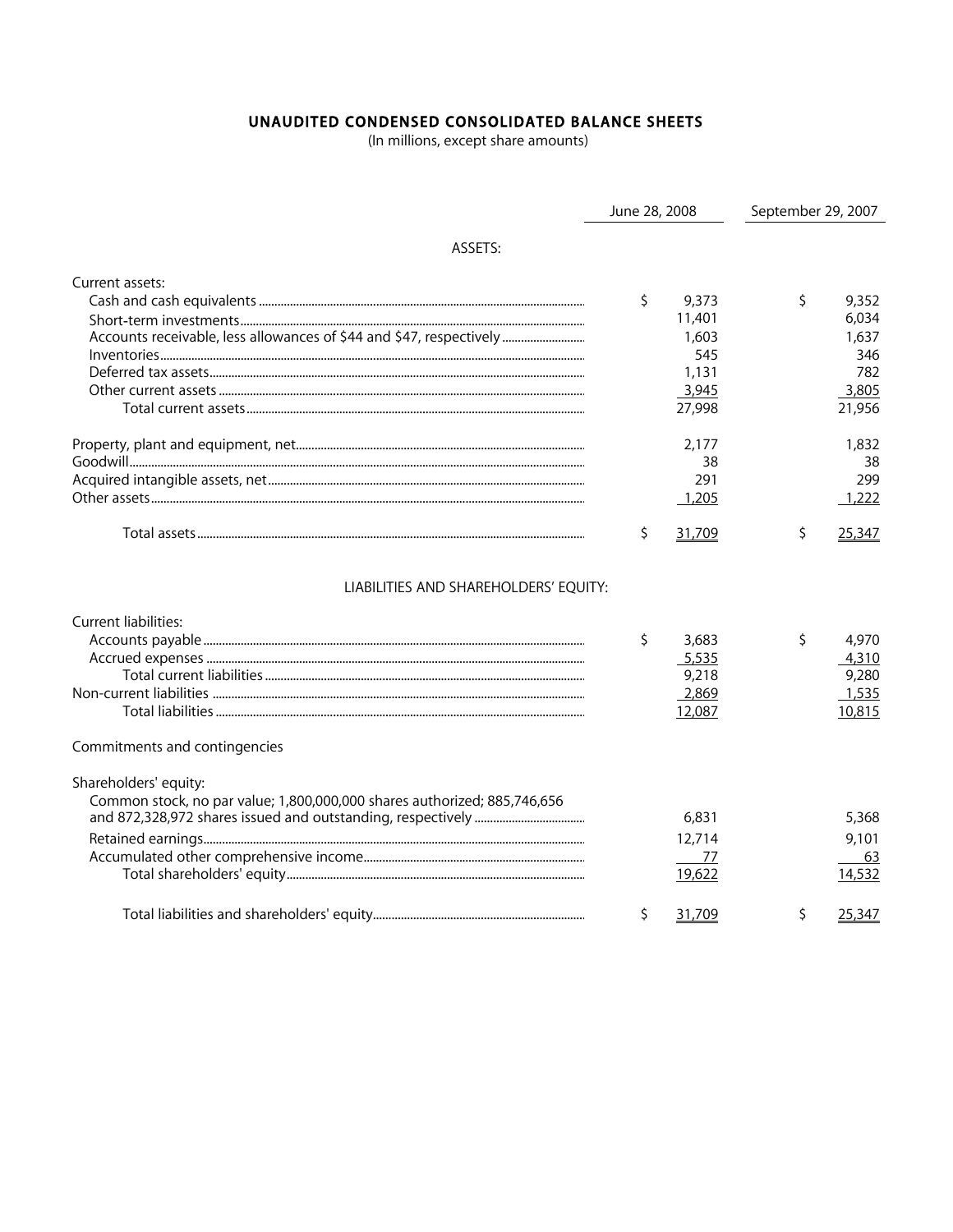## UNAUDITED CONDENSED CONSOLIDATED STATEMENTS OF CASH FLOWS

(In millions)

|                                                                                   | Nine Months Ended |           |    |               |
|-----------------------------------------------------------------------------------|-------------------|-----------|----|---------------|
|                                                                                   | June 28, 2008     |           |    | June 30, 2007 |
|                                                                                   | \$                | 9,352     | \$ | 6,392         |
| <b>Operating Activities:</b>                                                      |                   |           |    |               |
|                                                                                   |                   | 3,698     |    | 2,592         |
| Adjustments to reconcile net income to cash generated by operating<br>activities: |                   |           |    |               |
|                                                                                   |                   | 339       |    | 224           |
|                                                                                   |                   | 375       |    | 174           |
|                                                                                   |                   | 41        |    | 206           |
|                                                                                   |                   | 15        |    | 7             |
| Changes in operating assets and liabilities:                                      |                   |           |    |               |
|                                                                                   |                   | 34        |    | (158)         |
|                                                                                   |                   | (199)     |    | 19            |
|                                                                                   |                   | (100)     |    | (363)         |
|                                                                                   |                   | 101       |    | 254           |
|                                                                                   |                   | (1,226)   |    | 270           |
|                                                                                   |                   | 1,823     |    | 523           |
|                                                                                   |                   | 400       |    | 26            |
|                                                                                   |                   | 5,301     |    | 3,774         |
| Investing Activities:                                                             |                   |           |    |               |
|                                                                                   |                   | (17, 153) |    | (9,587)       |
|                                                                                   |                   | 9,378     |    | 4,246         |
|                                                                                   |                   | 2,367     |    | 2,420         |
|                                                                                   |                   | (31)      |    | (6)           |
|                                                                                   |                   | (688)     |    | (530)         |
|                                                                                   |                   | (89)      |    | (222)         |
|                                                                                   |                   | 20        |    | 34            |
|                                                                                   |                   | (6, 196)  |    | (3,645)       |
| <b>Financing Activities:</b>                                                      |                   |           |    |               |
|                                                                                   |                   | 411       |    | 294           |
|                                                                                   |                   | 621       |    | 303           |
|                                                                                   |                   | (116)     |    |               |
|                                                                                   |                   | 916       |    | 597           |
|                                                                                   |                   | <u>21</u> |    | 726           |
|                                                                                   | \$                | 9,373     | \$ | 7,118         |
| Supplemental cash flow disclosure:                                                |                   |           |    |               |
|                                                                                   |                   |           |    |               |
|                                                                                   | \$                | 1,022     | \$ | 688           |